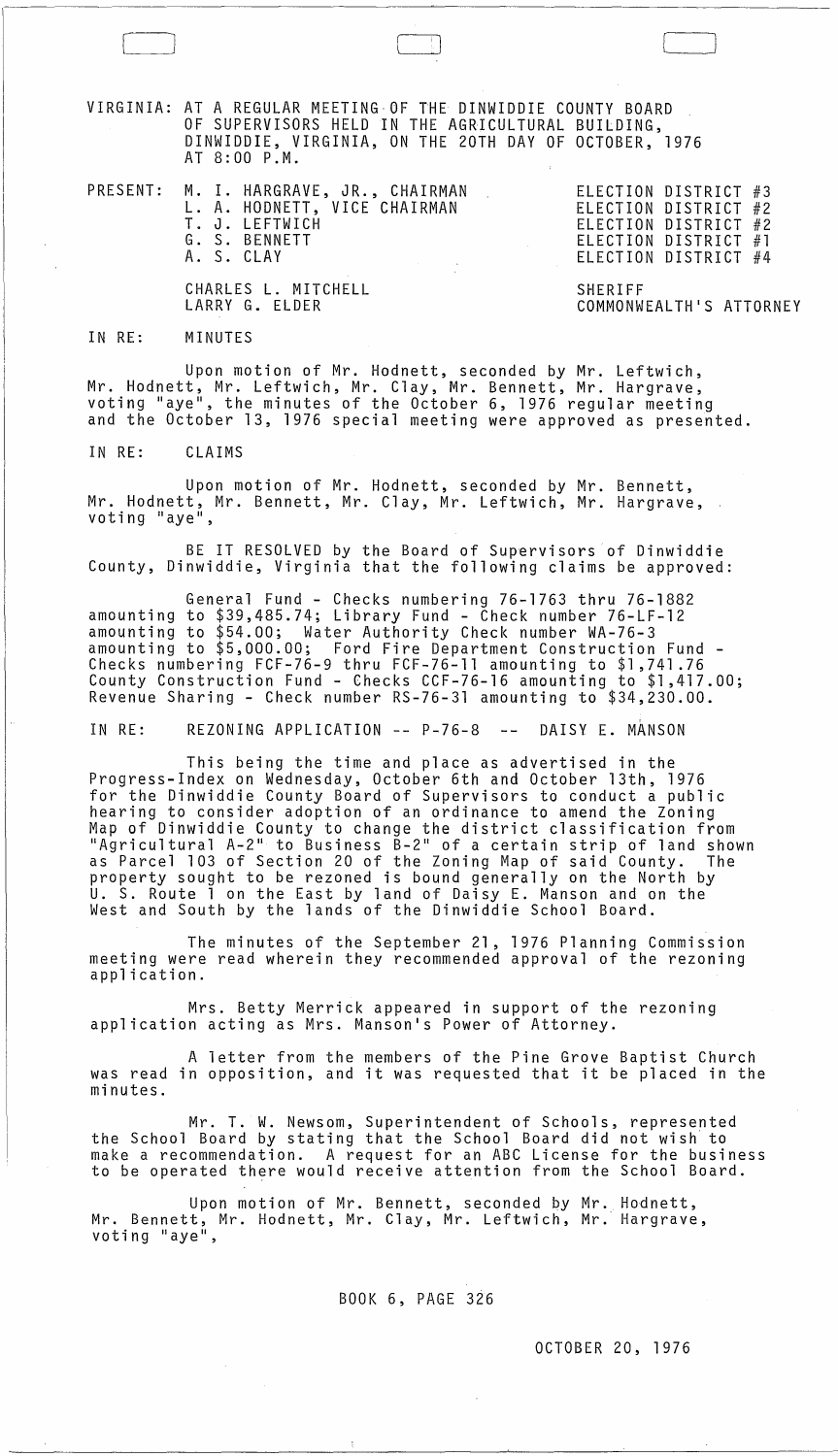BE IT ORDAINED by the Board of Supervisors of Dinwiddie County, Virginia, that the Dinwiddie County Code, as adopted April 1, 1970, and as heretofore amended, be further amended by changing the district classification of Parcel No. 103, Section 20 of the Zoning Map from "Agricultural A-2" to "Business B-2" and in all other respects said Zoning Ordinance is hereby reordained.

IN RE: REZONING APPLICATION -- P-76-9 -- ROBERT A. WALLACE

This being the time and place as advertised in the Progress- Index on Wednesday, October 6th and October 13th, 1976 for the Dinwiddie County Board of Supervisors to conduct a public hearing to consider adoption of an ordinance to amend the Zoning Map of Dinwiddie County to change the district classification from IIResidential R-1" to "Agricultural A-2" of a certain tract of land containing 4 acres, more or less, shown as Parcel 109H of Section 80 of the Zoning Map of said County. The property sought to be rezoned is bound on the South by State Route 40, on the North by the lands of Frank B. Martin, Jr., on the West by the lands of Ralph Mason and on the East by the lands of Gertrude Malone.

No one appeared in support or opposition.

The September 21, 1976 Planning Commission minutes were reviewed wherein they recommended approval.

Upon motion of Mr. Hodnett, seconded by Mr. Clay, Mr. Hodnett, Mr. Clay, Mr. Bennett, Mr. Leftwich, Mr. Hargrave, voting<br>"aye",

BE IT ORDAINED by the Board of Supervisors of Dinwiddie County, Virginia, that the Dinwiddie County Code, as adopted April 1, 1970 and as heretofore amended, be further amended by changing the district classification of Parcel No. 109H Section 80 of the Zoning<br>Map from "Residential R-1" to "Agricultural A-2" and in all other respects said Zoning Ordinance is hereby reordained.

IN RE: REZONING APPLICATION **--** P-76-10 **--** RALPH MASON

This being the time and place as advertised in the Progress-Index on Wednesday, October 6th and October 13th, 1976 for the Dinwiddie County Board of Supervisors to conduct a public hearing to consider adoption of an Ordinance to amend the Zoning Map of Dinwiddie County to change the district classification from IIIP of Binnicate Soundy to Shunge the unstricted crussification from containing 1.5 acres, more or less, shown as Parcel 109C of Section 80 of the Zoning Map of said County. The property sought to be rezoned is bound on the South by State Route 40, on the East by the lands of Robert A. Wallace, on the West by the lands of Franklin W. Hall and on the North by the lands of Frank B Martin, Jr.

The September 21, 1976 Planning Commission minutes were reviewed wherein they recommended approval. Mr. Ralph Mason appeared in support of his request. No one appeared in opposition.

Upon motion of Mr. Hodnett, seconded by Mr. Clay, Mr. Hodnett, Mr. Clay, Mr. Bennett, Mr. Leftwich, Mr. Hargrave, voting  $"$ aye",

BE IT ORDAINED by the Board of Supervisors of Dinwiddie County, Virginia, that the Dinwiddie County Code, as adopted April 1, 1970, and as heretofore amended, be further amended by changing the district classification of Parcel 109C, Section 80 of the Zoning<br>The district classification of Parcel 109C, Section 80 of the Zoning<br>Map from "Residential R-1" to "Agricultural A-2" and in all other respects said Zoning Ordinance is hereby reordained.

a de la componencia de la componencia de la casa de la casa de la casa de la casa de la casa de la casa de la<br>En 1940, la componencia de la casa de la casa de la casa de la casa de la casa de la casa de la casa de la cas<br>E

 $\mathcal{A}(\mathcal{A})$  ,  $\mathcal{A}(\mathcal{A})$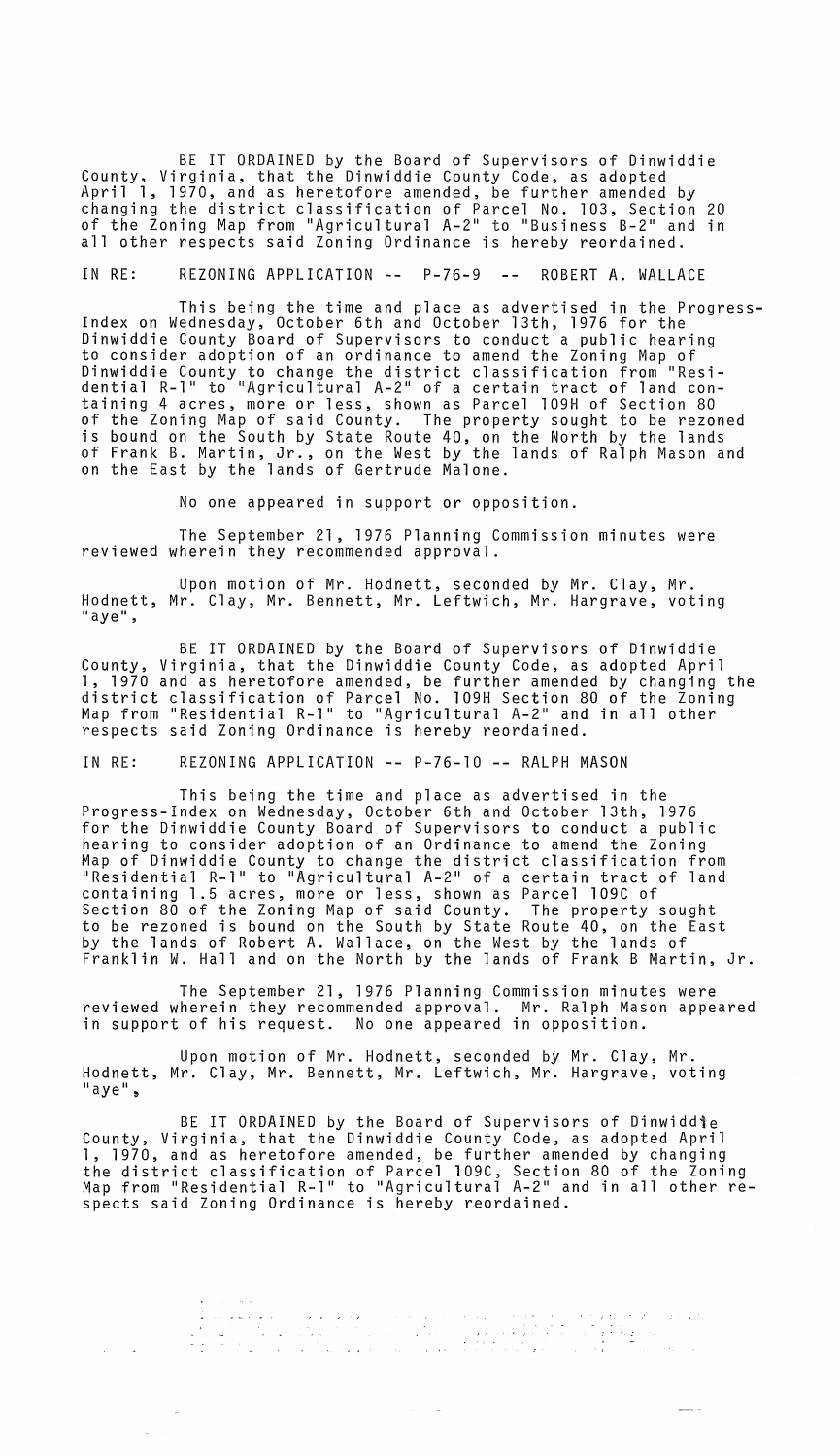IN RE: REZONING APPLICATION -- P-76-11 -- CARL M. MASON

 $\Box$ 

This being the time and place as advertised in the Progress-Index on Wednesday October 6th, and Wednesday October 13th, 1976 for the Dinwiddie County Board of Supervisors to conduct a public hearing to consider adoption of an Ordinance to amend the Zoning Map of Dinwiddie County to change the district classification from IIIP SI SIMMILATION TO SAMPLE STANDS SINCE THE CONTROL CONTROL TO A CERTAIN TRACT Of land containing .5 acres, more or less. shown as Parcel 109A of Section 80 of the Zoning Map of said County. The property sought to be rezoned is bound on the North and East by the lands of Ralph Mason, on the South by State Route 40 and on the West by the lands of Frankl in Hall.

The September 21, 1976 Planning Commission minutes were<br>reviewed wherein they recommended approval of Mr. Mason's rezoning request. No one appeared in support or opposition.

Upon motion of Mr. Hodnett, seconded by Mr. Clay, Mr. Hodnett, Mr. Clay, Mr. Bennett, Mr. Leftwich, Mr. Hargrave voting, "aye",

BE IT ORDAINED by the Board of Supervisors of Dinwiddie County, Virginia, that the Dinwiddie County Code, as adopted April 1, 1970, and as heretofore amended, be further amended by changing the district classification of Parcel 109A, Section 80 of the Zoning map from "Residential R-1" to "Agricultural A-2" and in all other respects, said Zoning Ordinance is hereby reordained.

IN RE: REZONING APPLICATION -- P-76-12 -- FRANKLIN HALL

This being the time and place as advertised in the Progress-Index on Wednesday, October 6th and Wednesday, October 13th, 1976 for the Dinwiddie County Board of Supervisors to conduct a public hearing to consider adoption of an Ordinance to amend the Zoning Map of Dinwiddie County to change the district classification from "Residential R-1" to "Agricultural A-2" of certain tracts of land containing 6.043 acres, more or less, shown as Parcels 109L and 109D of Section 80 of the Zoning Map of said County. The property sought to be rezoned is bound on the South by State Route 40, on the East by the lands of Ralph Mason, M & W Services, and Frank B. Martin, Jr., bound on the West by the land of Everett M. Prosise and bound on the North by the lands of J. G. Zehmer.

reviewed in which they recommended approval of Mr. Hall's rezoning request. request. The September 21, 1976 Planning Commission minutes were Mr. Franklin Hall appeared in support of his rezoning No one appeared in opposition.

Upon motion of Mr. Hodnett, seconded by Mr. Clay, Mr. Hodnett, Mr. Clay, Mr. Bennett, Mr. Leftwich, Mr. Hargrave, voting,<br>"aye",

BE IT ORDAINED by the Board of Supervisors of Dinwiddie County, Virginia that the Dinwiddie County Code, as adopted April 1, 1970, and as heretofore amended, be further amended by changing the district classification of Parcels 109L and 109D of the Zoning Map<br>from "Residential R-1" to Agricultural A-2" and in all other respects, said Zoning Ordinance is hereby reordained.

 $\sim$   $-$ IN RE: PUBLIC HEARING -- SUBDIVISION AMENDMENTS SECTION 15-2, 15-20, 15-37, and 15-41

This being the time and place as advertised in the Progress- Index on Wednesday October 6th and Wednesday October 13th, 1976 for the Dinwiddie County Board of Supervisors to conduct a public hearing to consider adoption of an Ordinance to amend the Subdivision Ordinance of the Dinwiddie County Code on the following sections:

> Section 15-2, Definitions (Public Water and/or sewer lines, facility or system, Parent tract, Development, Resubdivision,  $and$  Subdivision),  $\frac{1}{1}$  if the set  $\frac{1}{1}$ .

> > $\sqrt{3}$ BOOK 6, PAGE 327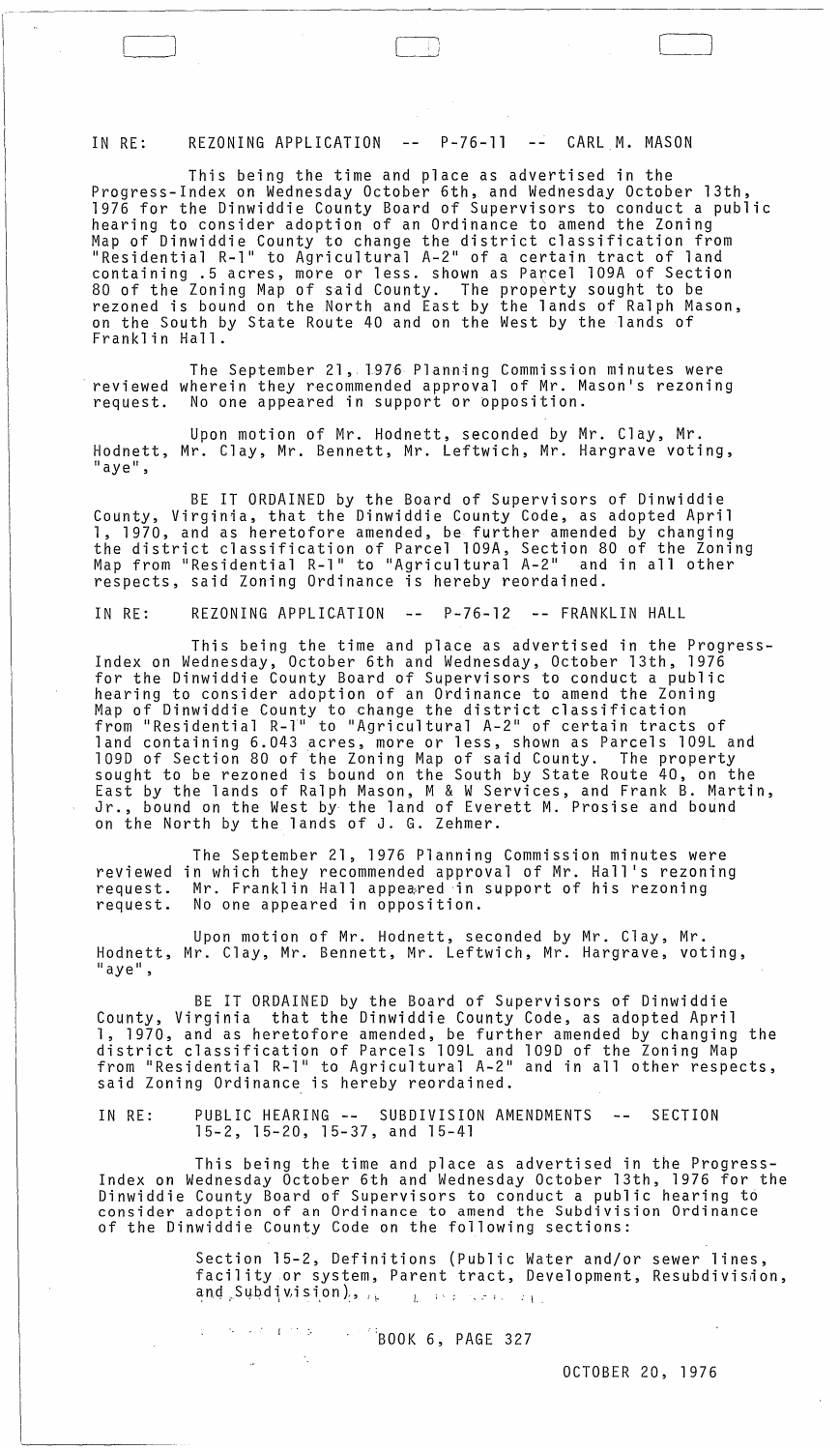Section 15-20, Fees,

Section 15-37, Septic Tanks generally,

Section 15-41, Private Water & Sewer Systems.

The Board reviewed each amendment and recorded public input to be considered during their work session to be held Thursday, October 28, 1976 at 7:30 P. M.

Upon motion of Mr. Bennett, seconded by Mr. Hodnett, Mr. Bennett, Mr. Hodnett, Mr. Clay, Mr. Leftwich, Mr. Hargrave,

BE IT RESOLVED by the Board of Superviosrs of Dinwiddie County, Virginia that amendments to Section 15-2, 15-20, 15-37, and 15-41 be tabled until the November 3, 1976 Board meeting.

IN RE: PUBLIC HEARING -- ZONING AMENDMENTS -- SECTION 17-12, 17-14, 17-19, 17-21, 17-27, 17-29, 17-34, 17-36

This being the time and place as advertised in the Progress-Index on Wednesday, October 6th and Wednesday, October 13th, 1976 for the Dinwiddie County Board of Supervisors to conduct a public hearing to consider adoption of an Ordinance to amend the Zoning Ordinance of the Dinwiddie County Code on the following sections:

> Section 17-12, Minimum Lot Area (A-l District) Section 17-14, Frontage (A-l District) Section 17-19, Minimum Lot Area (A-2 District) Section 17-21, Frontage (A-2 District) Section 17-27, Minimum Lot Area (A-3 District) Section 17-29, Frontage (A-3 District) Section 17-34, Minimum Lot Area Section 17-36, Frontage

The Board reviewed each amendment and recorded public<br>input to be considered during their work session to be held Thursday,<br>October 28, 1976, at 7:30 P. M.

Upon motion of Mr. Bennett, seconded by Mr. Hodnett, Mr. Bennett, Mr. Hodnett, Mr. Clay, Mr. Leftwich, Mr. Hargrave,<br>voting "aye",

BE IT RESOLVED by the Board of Supervisors of Dinwiddie County, Virginia, that the amendments to Sections 17-12, 17-14, 17-19, 17-21, 17-27, 17-29, 17-34, 17-36, be tabled until the November 3, 1976 Board meeting.

IN RE: HEATING & AIR CONDITIONING SYSTEM **--** RENOVATION AGRICULTURAL BUILDING

The County Administrator presented to the Board the following bids for renovation of the existing heating and air conditioning distribution system in the Agricultural Building:

> Cavalier Trane Air Conditioning Co. \$2,865.00

Kitchen & McClay, Inc. 5,606.00

Upon motion of Mr. Clay, seconded by Mr. Hodnett, Mr. Clay, Mr. Hodnett, Mr. Bennett, Mr. Leftwich, Mr. Hargrave, voting,<br>"aye",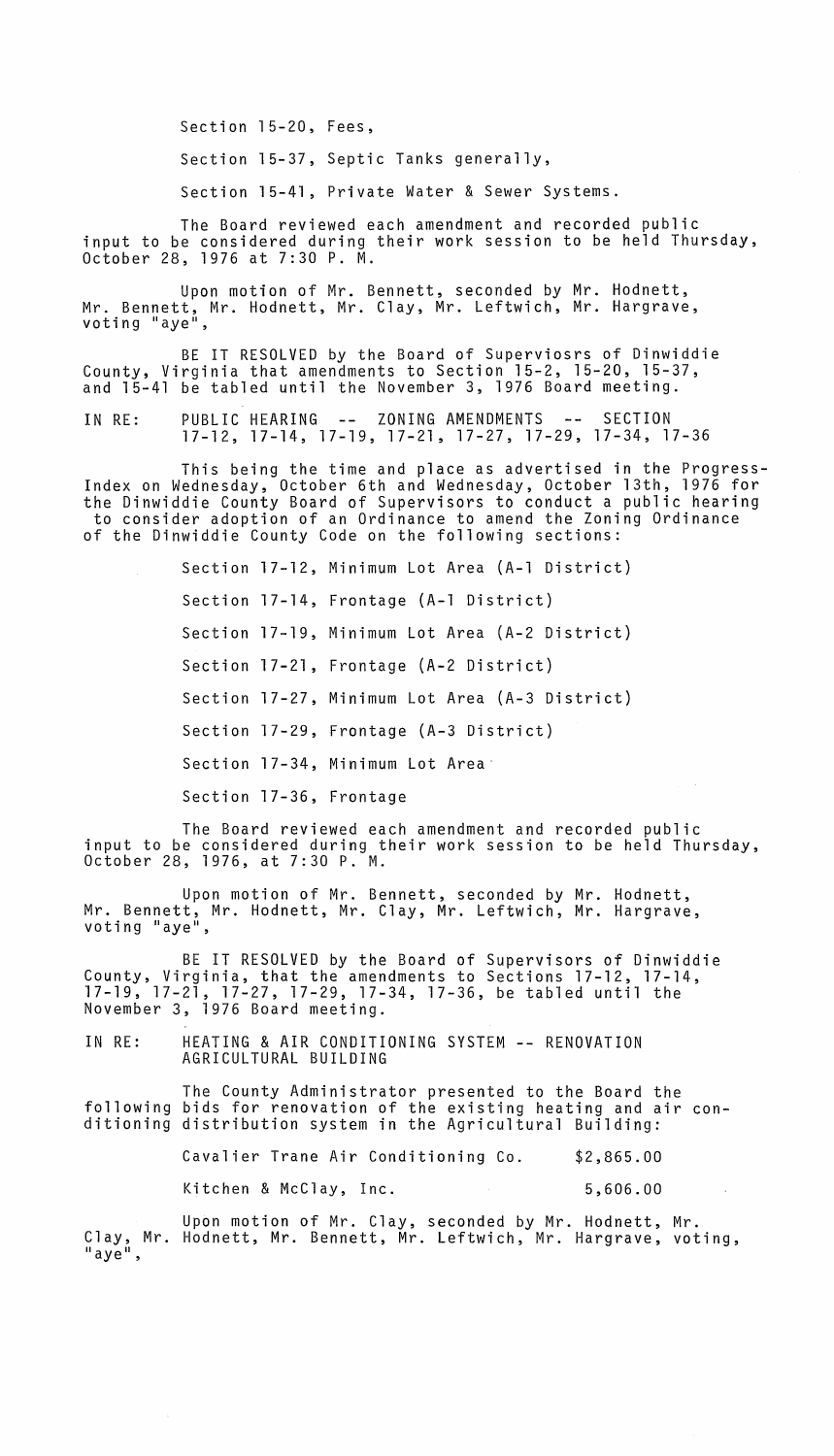BE IT RESOLVED by the Board of Supervisors of Dinwiddie County, Virginia that the County Administrator be hereby authorized to contract with Cavalier Trane Air Conditioning Co. for the renovation of the heating and air conditioning distribution system in the Agricultural Building at a cost of \$2,865.00.

## IN RE: ADJOURNMENT

 $\sim 0.01$ 

Upon motion of Mr. Clay, seconded by Mr. Hodnett, Mr. Clay, Mr. Hodnett, Mr. Bennett, Mr. Leftwich, Mr. Hargrave, voting "aye", the meeting adjourned at 10:50 P. M.

HARGRAVE, JR., CHAIRMAN

ATTEST: KNOT

J )

 $\mathcal{L}^{\mathcal{L}}(\mathcal{L}^{\mathcal{L}})$  and  $\mathcal{L}^{\mathcal{L}}(\mathcal{L}^{\mathcal{L}})$  and  $\mathcal{L}^{\mathcal{L}}(\mathcal{L}^{\mathcal{L}})$  and  $\mathcal{L}^{\mathcal{L}}(\mathcal{L}^{\mathcal{L}})$ 

 $\bar{\chi}$